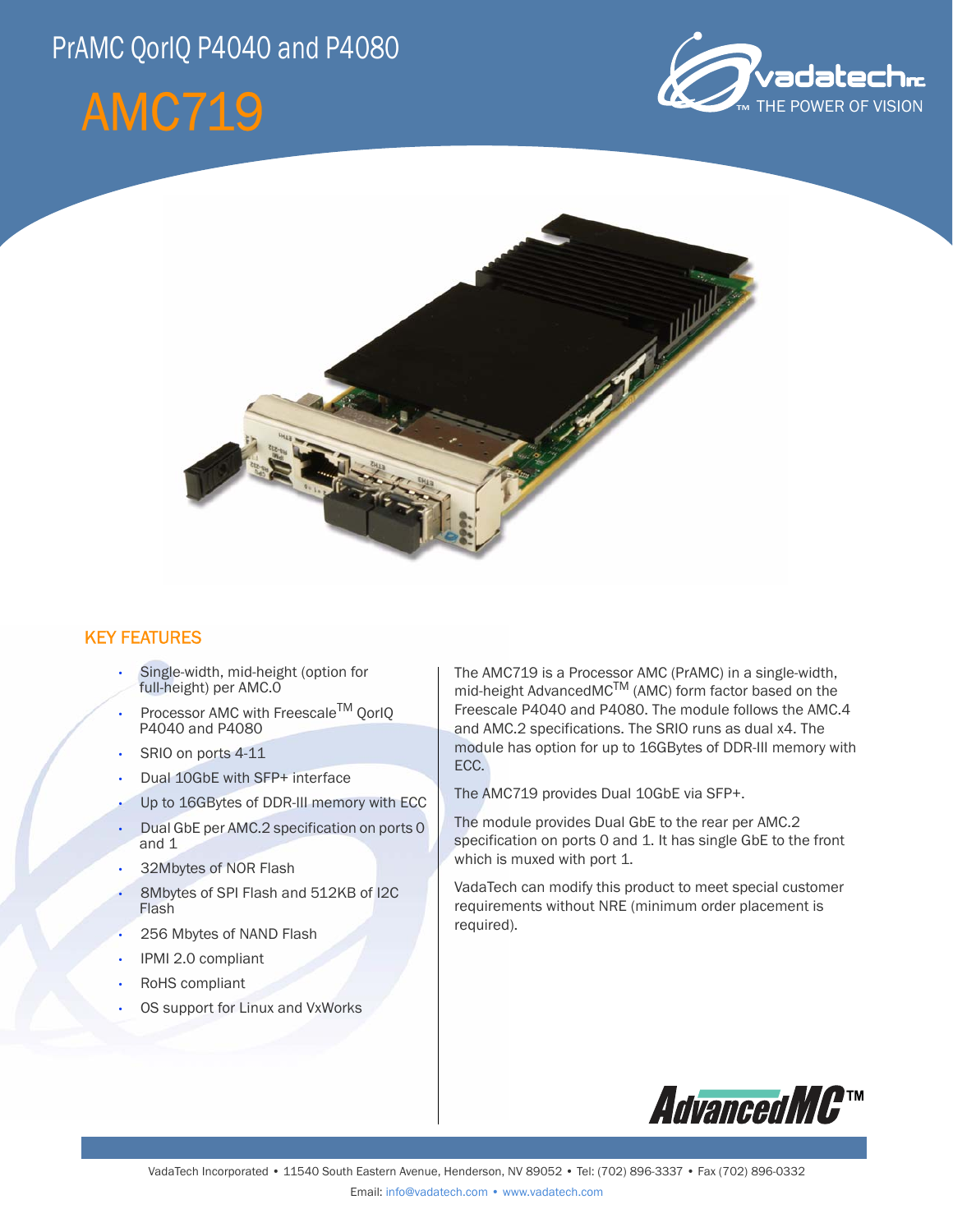### **SPECIFICATIONS**

| Architecture                |                                                                                                                                                                                                      |                                                                                         |
|-----------------------------|------------------------------------------------------------------------------------------------------------------------------------------------------------------------------------------------------|-----------------------------------------------------------------------------------------|
| Physical                    | <b>Dimensions</b>                                                                                                                                                                                    | Single-Width, Mid-Height (Full-Height options)                                          |
|                             |                                                                                                                                                                                                      | Width: 2.89 in. (73.5 mm)                                                               |
|                             |                                                                                                                                                                                                      | Depth: 7.11 in. (180.6 mm)                                                              |
| <b>Product Type</b>         | <b>AMC Processor</b>                                                                                                                                                                                 | Freescale P4040 and P4080 @ 1.2GHz or 1.5GHz                                            |
| <b>Standards</b>            |                                                                                                                                                                                                      |                                                                                         |
| <b>AMC</b>                  | <b>Type</b>                                                                                                                                                                                          | AMC.2 and AMC.4                                                                         |
| <b>Module Management</b>    | <b>IPMI</b>                                                                                                                                                                                          | IPMI Version 2.0                                                                        |
| <b>SRIO</b>                 | Lanes                                                                                                                                                                                                | Dual SRIO x4                                                                            |
| Configuration               |                                                                                                                                                                                                      |                                                                                         |
| Power                       | <b>AMC719</b>                                                                                                                                                                                        | 35W with P4080 @ 1.5GHz                                                                 |
| Environmental               | Temperature                                                                                                                                                                                          | Operating Temperature: 0° to 60° C (Air flow requirement is to be greater than 600 LFM) |
|                             |                                                                                                                                                                                                      | Storage Temperature: -40° to +90° C                                                     |
|                             | Vibration                                                                                                                                                                                            | Operating 9.8 m/s2 (1.0G), 5-500Hz                                                      |
|                             | <b>Shock</b>                                                                                                                                                                                         | Operating 325G/2ms, 160G/1ms                                                            |
|                             | <b>Relative Humidity</b>                                                                                                                                                                             | 5 to 95 percent, non-condensing                                                         |
| <b>Front Panel</b>          | <b>LEDs</b>                                                                                                                                                                                          | <b>IPMI Management Control</b>                                                          |
|                             |                                                                                                                                                                                                      | Activity/Link                                                                           |
|                             |                                                                                                                                                                                                      | User LED                                                                                |
|                             |                                                                                                                                                                                                      | Dual SFP+                                                                               |
|                             |                                                                                                                                                                                                      | Single GbE via RJ-45                                                                    |
|                             |                                                                                                                                                                                                      | <b>CPU RS-232</b>                                                                       |
|                             |                                                                                                                                                                                                      | IPMI Management RS-232                                                                  |
|                             | Mechanical                                                                                                                                                                                           | Hot Swap Ejector Handle                                                                 |
| <b>Software Support</b>     | <b>Operating Systems</b>                                                                                                                                                                             | Linux and VxWorks                                                                       |
| Other                       |                                                                                                                                                                                                      |                                                                                         |
| <b>MTBF</b>                 | MIL-217F Handbook > TBD MTTF Hrs.                                                                                                                                                                    |                                                                                         |
| <b>Certifications</b>       | Designed to meet FCC, CE and UL certifications where applicable                                                                                                                                      |                                                                                         |
| <b>Standards</b>            | VadaTech is certified to both the ISO9001:2000 and AS9100B:2004 standards                                                                                                                            |                                                                                         |
| Compliance                  | <b>RoHS and NEBS</b>                                                                                                                                                                                 |                                                                                         |
| Warranty                    | Two $(2)$ years                                                                                                                                                                                      |                                                                                         |
| <b>Trademarks and Logos</b> | The VadaTech logo is a registered trademark of VadaTech, Inc. Other registered trademarks are the property of their                                                                                  |                                                                                         |
|                             | respective owners. AdvancedMC™ and the AdvancedTCA™ logo are trademarks of the PCI Industrial Computers<br>Manufacturers Group. All rights reserved. Specification subject to change without notice. |                                                                                         |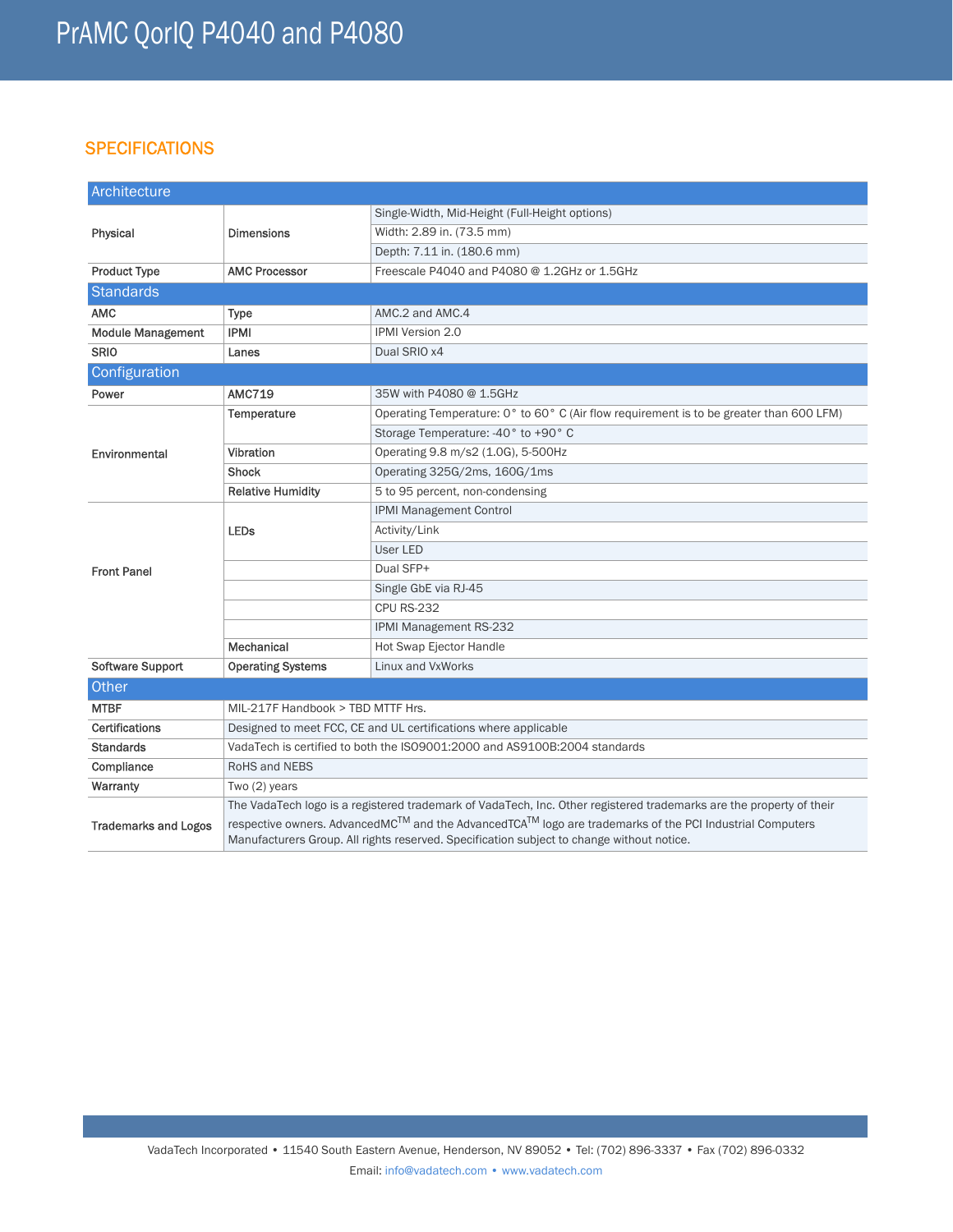

FIGURE 1. AMC719 Functional Block Diagram

FIGURE 2. AMC719 Front Panel